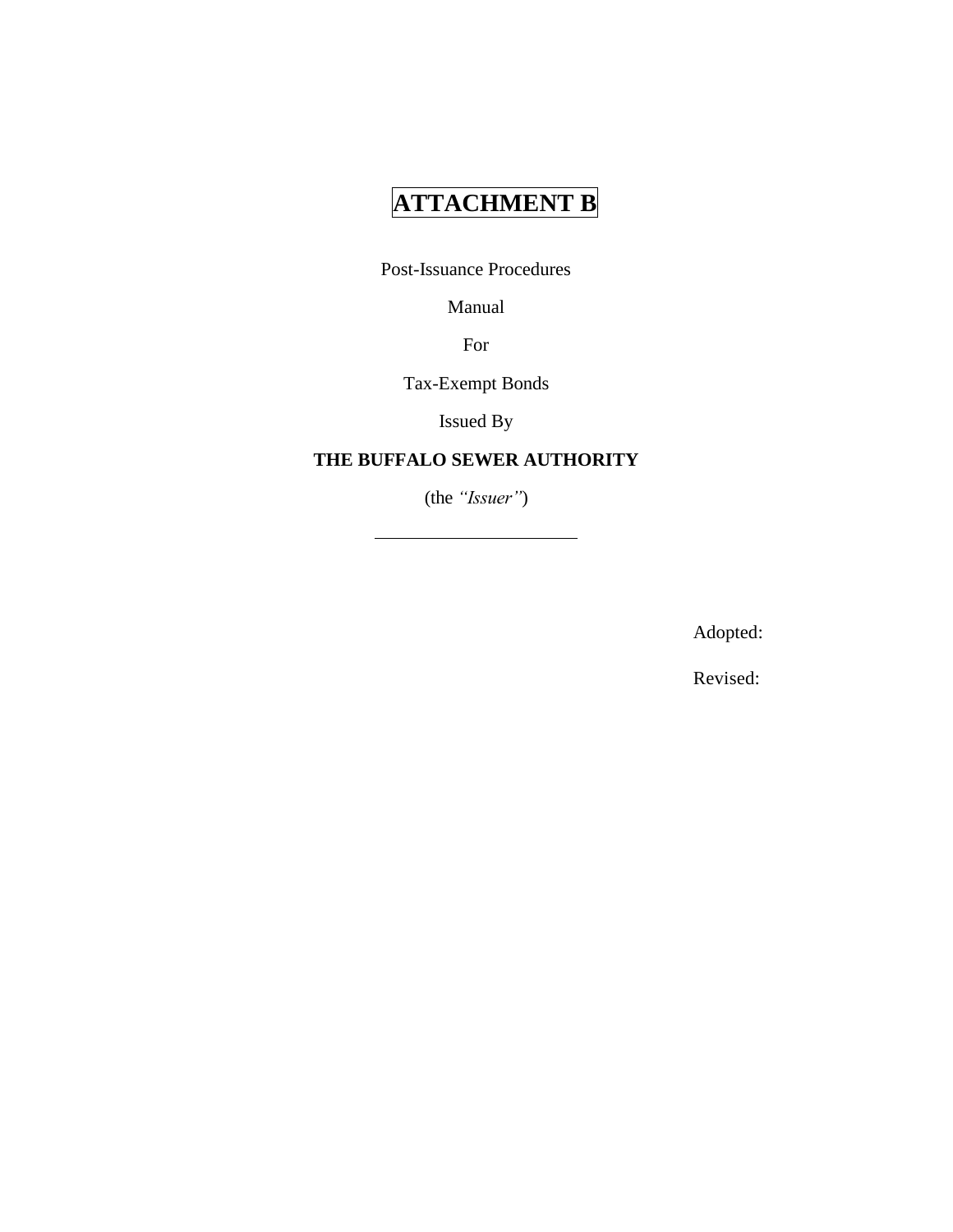### **Table of Contents**

| C.          |    |  |
|-------------|----|--|
|             |    |  |
|             | 1. |  |
|             | 2. |  |
|             | 3. |  |
|             | 4. |  |
|             | 5. |  |
|             | 6. |  |
|             | 7. |  |
|             | 8. |  |
| E.          |    |  |
| $F_{\cdot}$ |    |  |
| G.          |    |  |
|             | П. |  |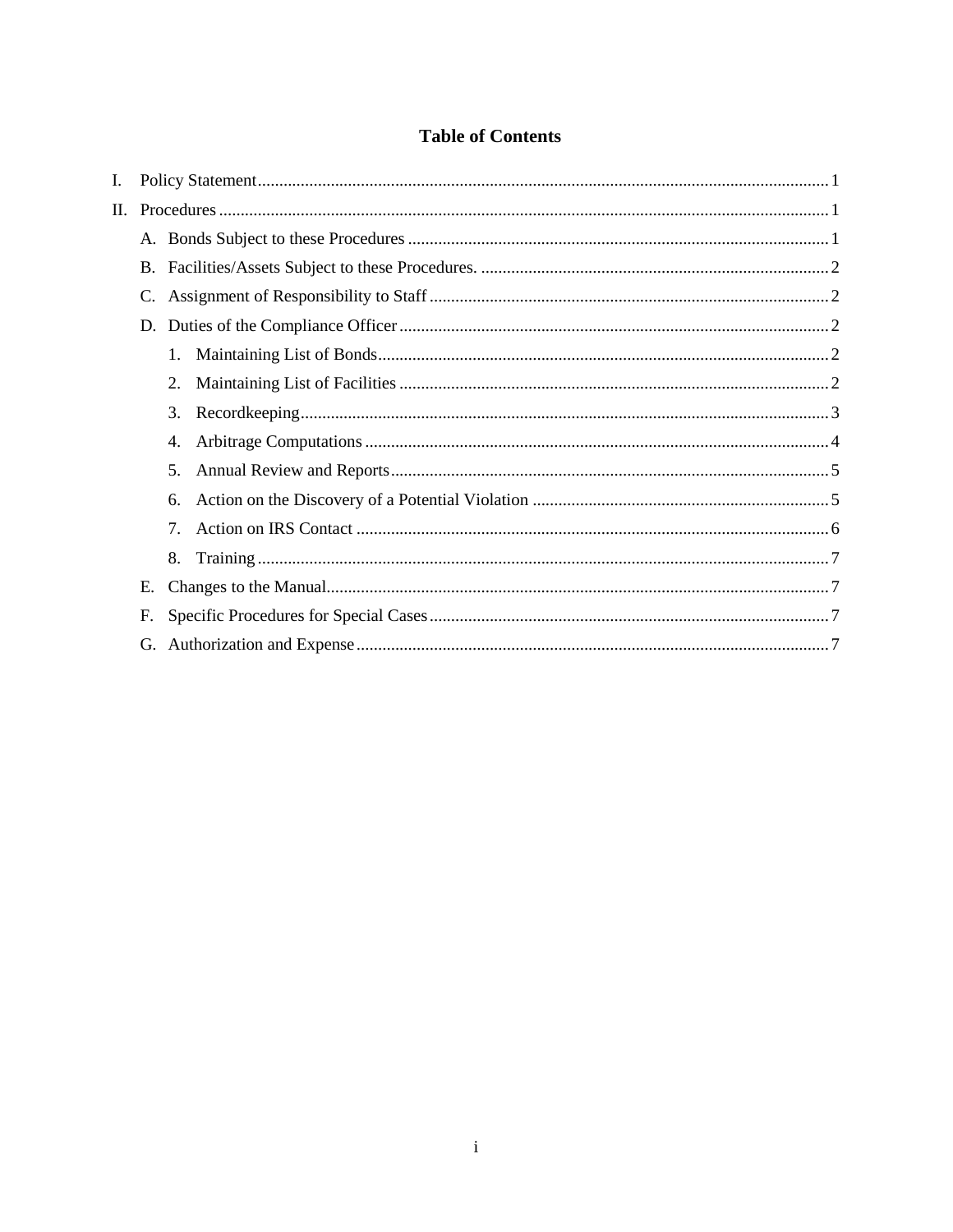### <span id="page-2-0"></span>**I. Policy Statement**

This Post-Issuance Procedures Manual (the *"Manual"*) is intended to provide procedures (the *"Procedures"*) for compliance with the requirements of the Internal Revenue Code of 1986, as amended (the *"Code"*), and applicable United States Treasury Regulations (the *"Regulations"*) necessary to maintain the tax exemption of the interest on bonds or other obligations issued by and for the benefit of the Issuer.

The Issuer has and will from time to time issue various issues of tax-exempt bonds (the *"Bonds"*). Maintaining the tax-exempt status of Bonds requires continuing compliance by the Issuer with certain covenants and agreements contained in the documents relating to the issuance of the Bonds. In connection with each issue of tax-exempt Bonds, the Issuer has covenanted or will covenant not to take any action that would cause the interest on the Bonds to become included in the gross income of the holders of the Bonds for federal income tax purposes. These Procedures are being adopted by the Issuer to assist the Issuer in fulfilling covenants to maintain the tax-exempt status of the Bonds. It is the intention of the Issuer that the Issuer will comply with all applicable Federal tax law requirements and maintain sufficient records to demonstrate such compliance.

The Issuer is aware that the Internal Revenue Service (*"IRS"*) maintains an active force of revenue agents who examine bond issues for compliance. As a result of such examinations, the IRS may require payment of financial penalties or impose other sanctions to preserve the taxexemption of the Bonds or may declare bonds to no longer be tax-exempt. Any such declaration could result in legal action against the Issuer. To minimize the risk of such occurrence, these Procedures have been adopted to provide a framework for post-issuance compliance. This Manual is only for the benefit of the Issuer. No other person (including an owner of a Bond) may rely on the Procedures included in this Manual.

The Issuer is aware that the existence of adequate written procedures may influence the IRS to settle matters on more favorable terms should such settlement be required.

Federal tax law imposes restrictions related to the investment and expenditure of Bond proceeds and on the use of facilities financed with Bonds. Compliance with these restrictions is often necessary to maintain the tax-exemption of the Bonds.

The Issuer is responsible for following tax-related covenants concerning the Bonds. These Procedures are not intended to diminish or augment those covenants.

In order to most efficiently apply limited resources, these Procedures may be limited to Bonds issued after a specified date.

Certain concepts and terms addressed and used in these Procedures are further described in the glossary attached hereto, as *Appendix C*.

### <span id="page-2-2"></span><span id="page-2-1"></span>**II. Procedures**

**A.** *Bonds Subject to these Procedures*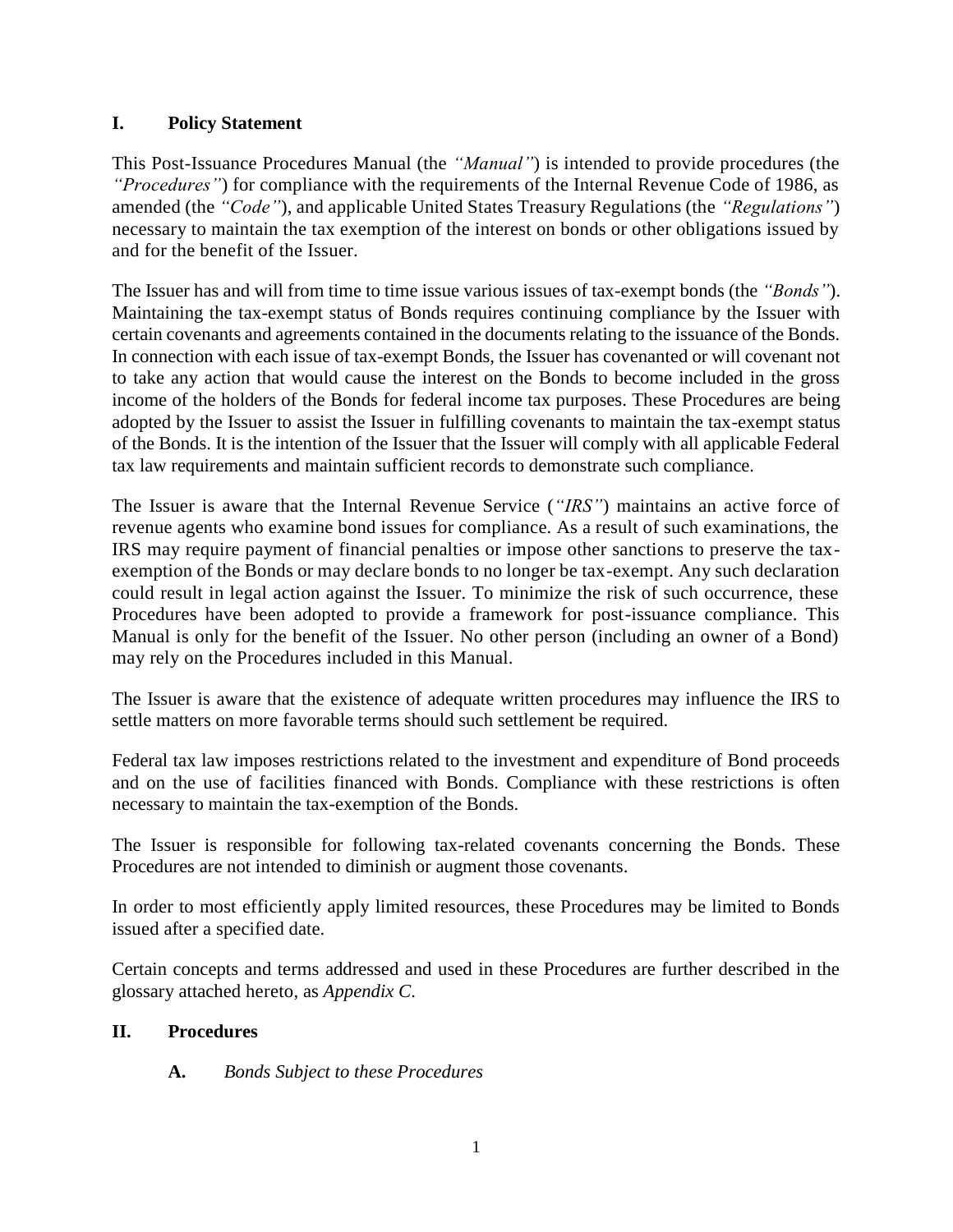Attached hereto as *Appendix A* is a list of the Issuer's outstanding Bonds. The Compliance Officer (as hereinafter defined) should update this list whenever Bonds are issued and whenever an issue of Bonds subject to the Procedures is fully retired. If payments on the Bonds are provided for by an escrow, such Bonds should remain on the list until the Bonds are paid in full.

### <span id="page-3-0"></span>**B.** *Facilities/Assets Subject to these Procedures.*

Attached hereto as *Appendix B-1* is a list of the facilities and assets financed, refinanced or reimbursed with proceeds of the Bonds and that are subject to Federal tax restrictions. Attached hereto as *Appendix B-2* is a list of those facilities and assets that have been disposed of.

The Issuer and the Compliance Officer recognize that a list of financed assets is necessary to track Private Business Use of Bond financed facilities. In order to simplify the maintenance of the list, the Compliance Officer may include entire buildings or other facilities even if only partially financed with Bonds. The list for each issue of Bonds should be completed within a reasonable period after the final allocation of Bond proceeds is made. In the case of Refunding Bonds, the list of assets financed should include the list of assets financed by the refunded obligations.

### <span id="page-3-1"></span>**C.** *Assignment of Responsibility to Staff*

The Issuer designates its Compliance Officer as having responsibility to keep all records required to be kept by the Issuer under these Procedures, to make all reports to the Issuer's governing body required by these Procedures, and to otherwise assure that all actions required of the Issuer hereunder be taken. The Compliance Officer may further delegate certain tasks to other officers, employees or agents of the Issuer. Such delegation shall not relieve the Compliance Officer from responsibility to assure that all tasks assigned to the Compliance Officer hereunder are completed in a timely fashion.

#### **D.** *Duties of the Compliance Officer*

<span id="page-3-3"></span><span id="page-3-2"></span>1. *Maintaining List of Bonds*. The Compliance Officer is charged with maintaining the list referred to in Section IIA hereof, and updating such list whenever a new issue of Bonds subject to these Procedures is issued or when an issue of Bonds subject to these Procedures is retired.

<span id="page-3-4"></span>2. *Maintaining List of Facilities.* The Compliance Officer is charged with maintaining the list referred to in Section IIB hereof. When an issue of Bonds financing or refinancing a subject facility is retired or redeemed, the list shall identify the retirement or redemption of the Bonds that financed or refinanced such subject facility. As proceeds of Bonds are spent, the Compliance Officer should update the list periodically at times convenient to the Compliance Officer. The Compliance Officer may simplify the list by including entire buildings or other facilities even if only a portion was Bond financed.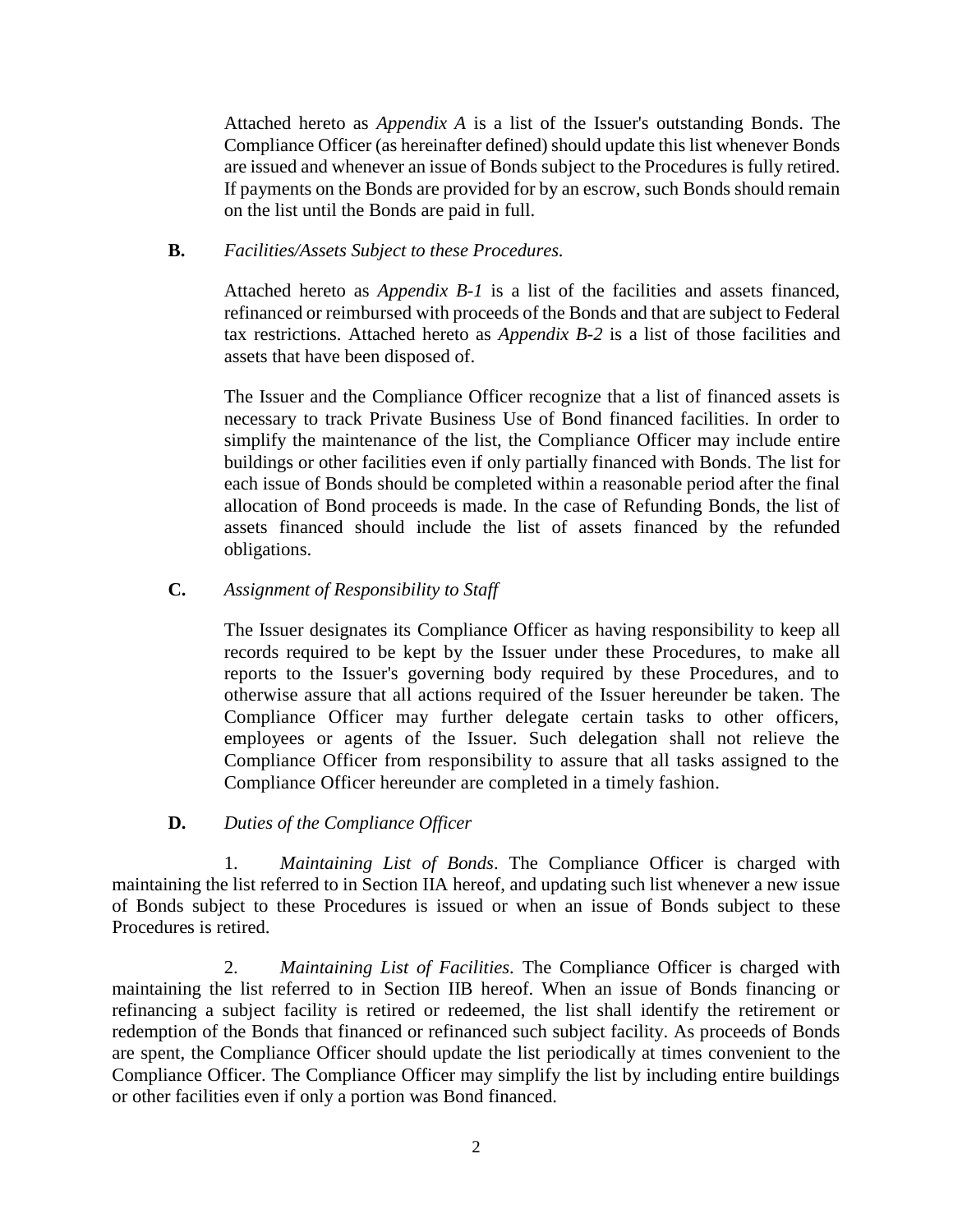<span id="page-4-0"></span>3. *Recordkeeping.* The Compliance Officer is hereby designated as the keeper of all records of the Issuer with respect to the Bonds and that relate to the tax-exempt status of the Bonds. The Compliance Officer shall report to the Issuer's governing body not less often than once per year concerning whether he or she has all of the required records in his or her possession, or if not, whether he or she is taking appropriate action to obtain or recover such records. The Compliance Officer should review the records related to the Bonds and shall determine what requirements the Issuer must meet in order to maintain the tax-exemption of interest paid on the Bonds. The Compliance Officer should then prepare a list of the contracts, requisitions, invoices, receipts and other information that may be needed in order to establish that the interest paid on the Bonds is entitled to be excluded from gross income for federal income tax purposes. Notwithstanding any other procedures of the Issuer, such retained records shall be kept for at least as long as the related issue of Bonds or any refunding obligations that may directly or indirectly refund such Bonds remain outstanding, plus six years. Such records, at a minimum, shall include the following items.

a. *Transcript Items*. The Compliance Officer should receive, keep and maintain a true, correct and complete counterpart of each document and agreement delivered in connection with the issuance of the Bonds, including without limitation (i) the proceedings of the Issuer authorizing the Bonds, (ii) any offering document with respect to the offer and sale of the Bonds, (iii) any legal opinions with respect to the Bonds delivered by any lawyers, (iv) notices and minutes of any public hearings held with respect to the Bonds, (v) the tax documentation, including any Tax Exemption Certificate and Agreement, any Tax Compliance Certificate and Agreement and any Non-Arbitrage or Arbitrage Certificates or any tax-related covenants that may be contained in the proceedings of the Issuer authorizing the Bonds, (vi) all written representations of any person delivered in connection with the issuance and initial sale of the Bonds, and (vii) the applicable series of Series 8038 Form filed with respect to the Bonds along with proof of filing. It is likely that such transcript items will be found in the form of or included in a bound volume or compact disc delivered to the Issuer after the Bonds were issued.

b. *Expenditure & Investment Items*. The Compliance Officer should maintain copies of:

i. account statements showing the disbursements of all Bond proceeds for their intended purposes, as well as any requisition requests and the invoices and contracts (*e.g.,* construction contracts, third party invoices) to which the expenditure of funds relates;

ii. account statements showing all investment activity of any and all accounts in which the proceeds of the Bonds have been held;

iii. all bid requests and bid responses used in the acquisition of any special investments or derivative products used in connection with the Bonds, including any swaps, swaptions, or other financial derivatives entered into in order to establish that such instruments were acquired at fair market value; and

iv. copies of any subscriptions to the U.S. Treasury for the purchase of State and Local Government Series (SLGS) obligations.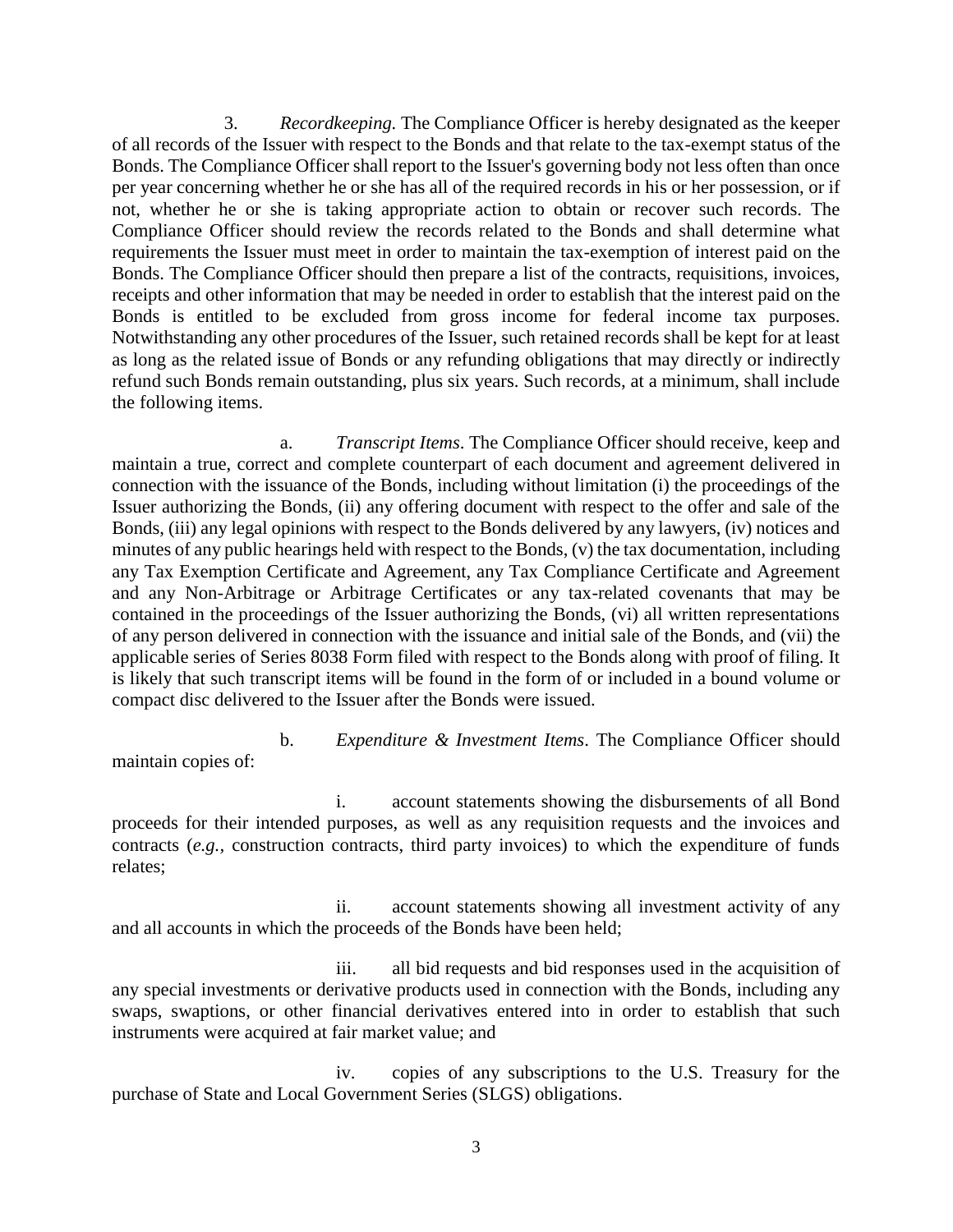To the extent that such records are not in the possession of the Compliance Officer with respect to a particular issue of Bonds, investment or expenditure, the Compliance Officer should make a note that such record is not in his or her possession. In such case, the Compliance Officer should take reasonable steps to obtain such records or, if not possible, consult with counsel concerning possible alternatives.

c. *Records of Use*. The Compliance Officer should maintain records establishing that all Bond-financed property has been used for the purposes required for interest on the Bonds to be excluded from gross income for federal income tax. Such records shall include copies of all contracts and agreements of the Issuer, including any leases, management contracts, research agreements, or service contracts, with respect to the use of any property owned by the Issuer and acquired or financed with the proceeds of the Bonds (excluding arm's length contracts covering 50 or fewer days, but the terms of such contracts shall be maintained in summary form). The Compliance Officer shall cause such contracts to be reviewed either by staff of the Issuer or by an outside consultant (i) to determine if such contracts cause any Private Business Use of such facilities, or (ii) if the Compliance Officer cannot reasonably determine whether such contract causes Private Business Use. If any such contract is determined to cause Private Business Use of a Bond-financed facility, the Compliance Officer should determine or cause to be determined for each year, the percentage of such facility so privately used. Such determination may be made in consultation with counsel or other consultants.

d. *Rebate & Yield Calculations*. The Compliance Officer should maintain copies of any calculations of liability for arbitrage rebate or yield reduction payment that is or may become due with respect to the Bonds, and any calculations prepared to show that no arbitrage rebate is due, together, if applicable, with account statements or cancelled checks showing the payment of any rebate amounts to the U.S. Treasury together with any applicable IRS Form 8038-T, Arbitrage Rebate, Yield Reduction and Penalty in Lieu of Arbitrage Rebate, or Form 8038-R, Request for Recovery of Overpayments under Arbitrage Rebate Provisions, or any successor form to either of those.

e. *Actions under these Procedures*. The Compliance Officer should retain all records, memoranda and other documents and correspondence relating to these Procedures or actions taken under these Procedures.

<span id="page-5-0"></span>4. *Arbitrage Computations.* The Compliance Officer should review the agreements of the Issuer with respect to each issue of Bonds and shall determine what actions are necessary or advisable to comply with the arbitrage restrictions and arbitrage rebate requirements of the Code. Some issues of Bonds may be exempt from the rebate requirement. Taking into account any applicable exemptions from the arbitrage rebate requirement for each issue of Bonds, the Compliance Officer should cause computations to be made at least once in the first five years the Bonds are outstanding (and at least once every 5-year period thereafter while the Bonds are outstanding) of the accrued arbitrage rebate amount (if any) with respect to each issue of Bonds. The Compliance Officer should, if authorized, retain a law firm or other consultant or use staff of the Issuer to prepare reports stating whether or not there is any rebate or yield reduction payment liability to the U.S. Treasury related to the Bonds, and setting forth any applicable exemptions from rebate liability that may be applicable to any funds or accounts. Such report should be updated annually. Updates will not be required if a report clearly indicates that no additional rebate or yield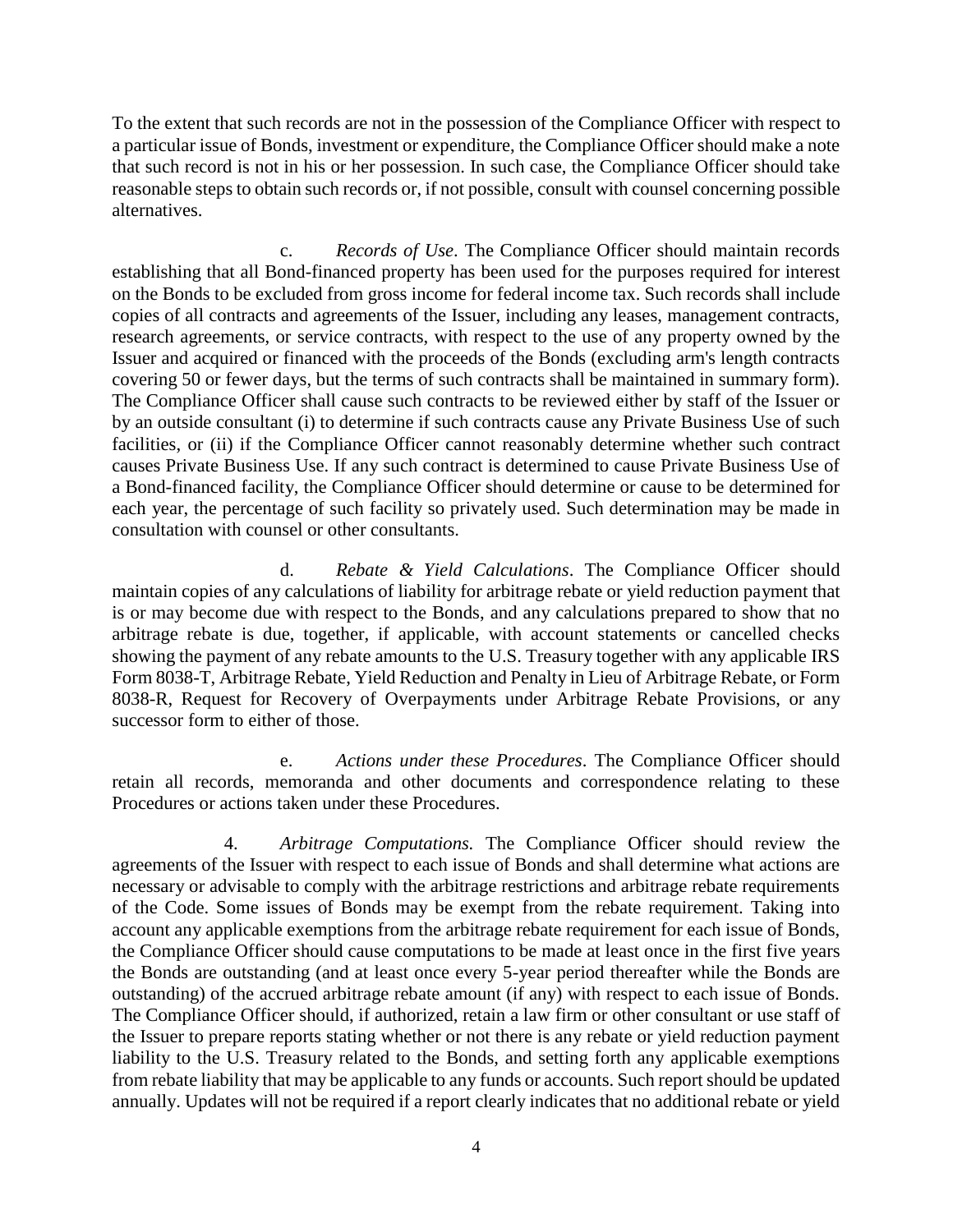restriction liability will accrue. The Compliance Officer is responsible for ensuring the timely payment to the U.S. Treasury of all arbitrage rebate payments and yield reduction payments when due, including the filing of any required IRS forms.

If and to the extent that any Bond proceeds are or become subject to a yield restriction requirement, the Compliance Officer is responsible for investing or directing the investment of such proceeds at a yield not in excess of the permitted yield and for making any yield reduction payments to the U.S. Treasury as are necessary.

The Compliance Officer may, if authorized, retain a law firm or other consultant to assist in making such determinations.

<span id="page-6-0"></span>5. *Annual Review and Reports.* Not less often than once per year, the Compliance Officer should conduct a review of records and other information described in these Procedures to determine whether any or all of the Bonds comply with the tax requirements applicable to such Bonds. The Compliance Officer, if authorized, may hire counsel or other consultants to assist in such review. To the extent that any violations or potential violations of tax requirements are discovered, the Compliance Officer may make recommendations or take such actions as the Compliance Officer should reasonably deem necessary to assure the timely correction of such violations or potential violations through remedial actions described in the Regulations or the Tax Exempt Bonds Voluntary Closing Agreement Program described in Treasury Notice 2008-31 or any successor guidance. The Compliance Officer should prepare a written report (which may be marked as confidential) and should present such report to the Issuer's governing body no less frequently than once per year. The annual review requirement will continue with respect to a particular Bond issue until the first review to occur after the date that all Bonds of that issue and any refunding obligations that may directly or indirectly refund such Bonds are fully paid and retired.

#### 6. *Action on the Discovery of a Potential Violation*.

<span id="page-6-1"></span>a. *Reallocation*. The Issuer and the Compliance Officer recognize that, in limited circumstances, if there is a failure to spend Bond proceeds properly, such Bond proceeds can be reallocated to qualified costs that may be financed with Bond proceeds, *provided* that such reallocation occurs within specified time frames. If the Compliance Officer determines that a failure to spend Bond proceeds on qualified costs has occurred, the Compliance Officer should (with the aid of a law firm or other consultant or staff of the Issuer) determine if a reallocation of Bond proceeds is possible.

b. *Remediation*. The Issuer and the Compliance Officer recognize that if, among other things, there is a failure to use Bond proceeds properly, a failure to spend all Bond proceeds, or a disposition of Bond-financed property or Private Business Use in excess of allowed limits, a remedial action may be required in accordance with the Code and the Regulations. The Compliance Officer should (with the aid of a law firm or other consultant or staff of the Issuer) determine if such remedial actions are required and possible. The Compliance Officer should prepare or cause to be prepared a memorandum describing any such remedial action or proposed remedial action. The memorandum should describe whether such remedial action will serve to cure any particular tax law violation. The memorandum should include a full description of such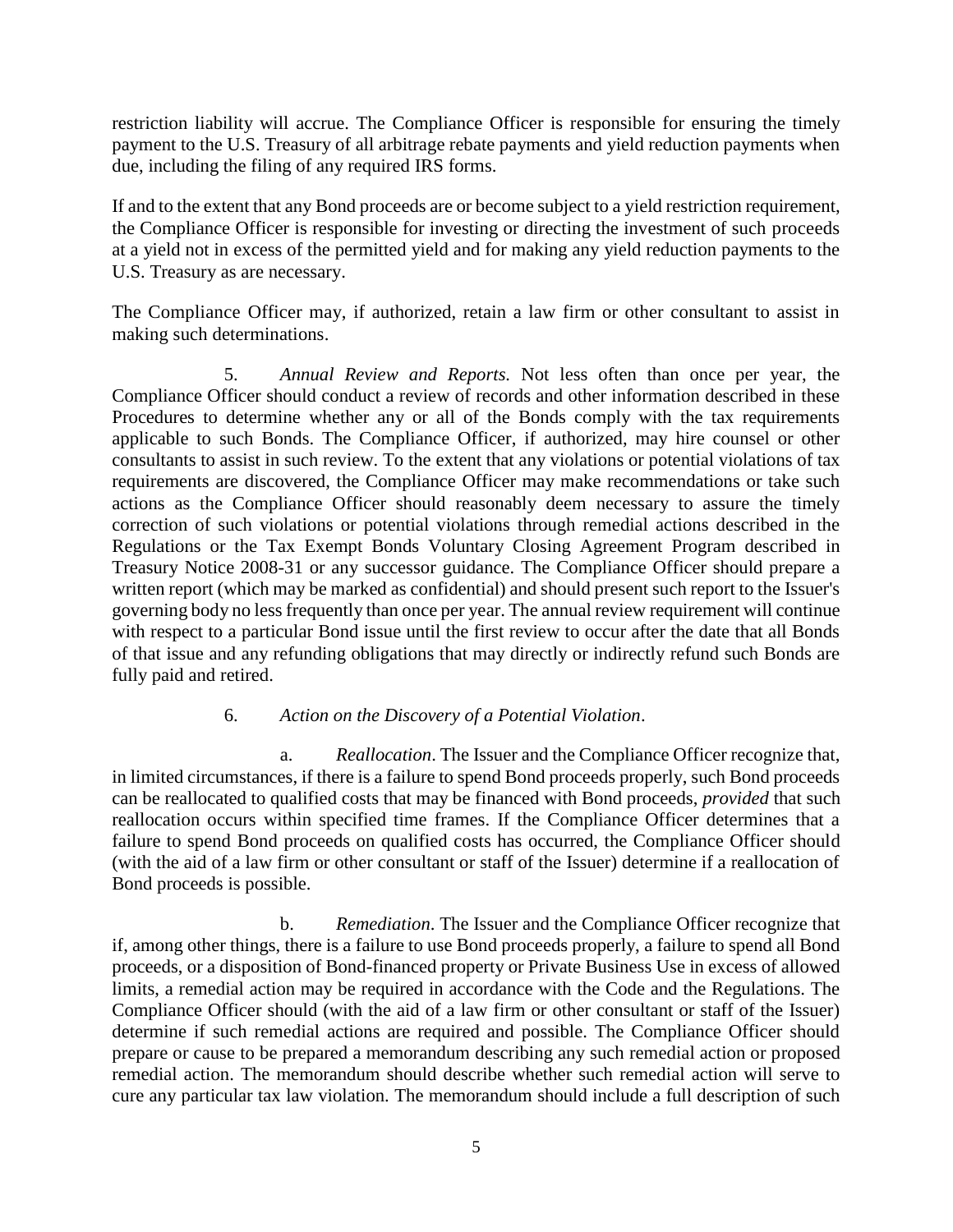required actions of the Issuer. A copy of any such memorandum shall be given to the Issuer's governing body. Following any such remedial action, the Compliance Officer should prepare a report describing the effect of such remedial action. The list of Bond-financed property may need to be revised as a result of such remedial action and, if so, the Compliance Officer should so revise the list.

c. *Voluntary Closing Agreement Program*. The Issuer and the Compliance Officer recognize that if there is a violation of the covenants of the Issuer related to the maintenance of the exclusion from gross income for federal income tax purposes of interest on the Bonds or a violation of the covenants of the Issuer related to the maintenance of the taxadvantaged status of the Bonds, then the Issuer may be able to enter into a voluntary closing agreement with the IRS to preserve the favorable tax status of the Bonds. The Compliance Officer should determine if a voluntary closing agreement is desirable and possible. The Compliance Officer should coordinate the Issuer's efforts in obtaining any voluntary closing agreement. The Issuer may (to the extent authorized) retain or consult with counsel to attempt to obtain a voluntary closing agreement. Following the execution of any such closing agreement, the Compliance Officer should prepare a report describing the effect of such closing agreement. The list of Bondfinanced Property may need to be revised as a result of such closing agreement and, if so, the Compliance Officer should so revise the list.

#### 7. *Action on IRS Contact*.

<span id="page-7-0"></span>a. *Examination of Bonds*. The Issuer and the Compliance Officer recognize that the IRS or another regulatory entity may undertake an examination of Bonds. In the event that the Issuer is notified of such an examination, the Issuer shall as quickly as possible notify the Compliance Officer. The Compliance Officer should coordinate the defense of such examination and should determine if counsel should be hired and, if so, which counsel. Except to the extent that the Issuer determines that another party should undertake a response, the Compliance Officer will be responsible for compiling answers to any information or document request that might be presented to the Issuer as a result of such examination. If an examination cannot be closed without a closing agreement, the Compliance Officer should use reasonable efforts to reach an acceptable closing agreement with such regulatory agency and to obtain all required Issuer approvals of such closing agreement.

Regardless of how an examination of the Bonds is closed, the Compliance Officer should retain all communications with the IRS or other regulatory agency relating to such examination among the records kept under Section II.D.3. of these Procedures (Recordkeeping).

The Compliance Officer should advise the Issuer's governing body of any such examination when, as and in such manner as the Compliance Officer may deem appropriate.

b. *Compliance Checks.* The IRS and other regulatory agencies may conduct compliance checks from time to time. As part of such compliance check, the IRS or another regulatory agency may send questionnaires to the Issuer. The Compliance Officer may, if authorized, hire counsel to assist in the response to a compliance check. The Compliance Officer should advise the Issuer's governing body of any such compliance check promptly after receiving notice thereof.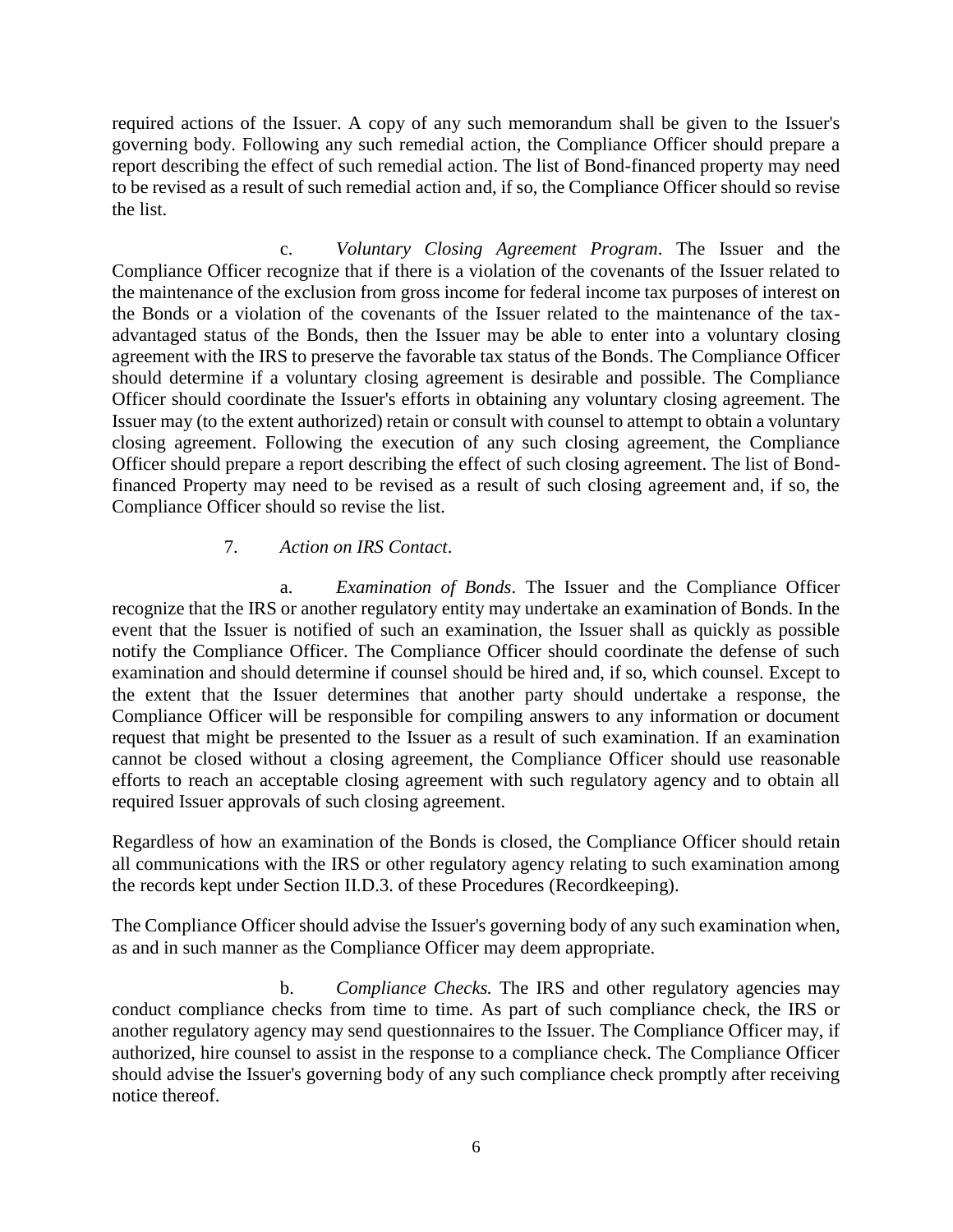<span id="page-8-0"></span>8. *Training..* The Compliance Officer should undertake to maintain a reasonable level of knowledge concerning the rules related to tax-exempt bonds so that he or she may fulfill his or her duties hereunder. The Compliance Officer may consult with counsel, attend conferences and presentations of trade groups, read materials posted on various web sites, including the web site of the Tax-Exempt Bond function of the IRS, and use other means to maintain such knowledge. Recognizing that the Compliance Officer may not be fully knowledgeable in this area, such officer may consult with in-house or outside counsel, consultants and experts to assist in exercising his or her duties under these Procedures. The Compliance Officer should endeavor to make sure that other staff of the Issuer is aware of the need for continuing compliance and coordinate appropriate training and education of other personnel of the Issuer. The Compliance Officer should provide copies of relevant Bond documents and these Procedures to other staff members who may be responsible for taking actions described in the Bond documents and in particular to any person who is expected to be a successor Compliance Officer. The Compliance Officer should assist in the education of any new Compliance Officer and the transition of the duties under these Procedures. The Compliance Officer should review the Bond documents and these Procedures periodically to determine if there are portions that need further explanation and, if so, will attempt to obtain such explanation from counsel or other experts or consultants or staff.

### **E.** *Changes to the Manual*

<span id="page-8-1"></span>The Procedures contained herein may be revised and amended from time to time as the Issuer and the Compliance Officer deem necessary to comply with the requirements of the Code and Regulations. The Issuer and the Compliance Officer may, from time to time and upon the issuance of new Bonds, contact outside counsel to determine whether the Procedures contained herein adequately address the post-issuance responsibilities of the Issuer as required by the Code and Regulations.

### **F.** *Specific Procedures for Special Cases*

<span id="page-8-2"></span>The Procedures contained herein specifically address post-issuance compliance procedures with respect to tax-exempt governmental bonds issued for capital projects under Section 103 of the Code. The Issuer and the Compliance Officer recognize that these Procedures may be inadequate for other types of tax-exempt obligations (including TIF financings), or other tax advantaged bonds, for which additional procedures may be required. In the event that the Issuer issues private activity tax-exempt obligations, tax-exempt obligations funding a significant amount of working capital, tax increment financing bonds, tax-credit bonds, or direct pay bonds, the Issuer receives an indication from counsel that additional procedures are required, or the Issuer enters into any derivative products, these Procedures should be revised to reflect any specific rules and requirements and post-issuance responsibilities applicable to such type of tax advantaged obligations and derivative products.

### **G.** *Authorization and Expense*

<span id="page-8-3"></span>This Compliance Manual is not intended to provide authorization to the Compliance Officer to enter into contracts for service or to spend Issuer funds. To the extent that the Compliance Officer determines that such contracts or expenditures are desirable and are not otherwise authorized, the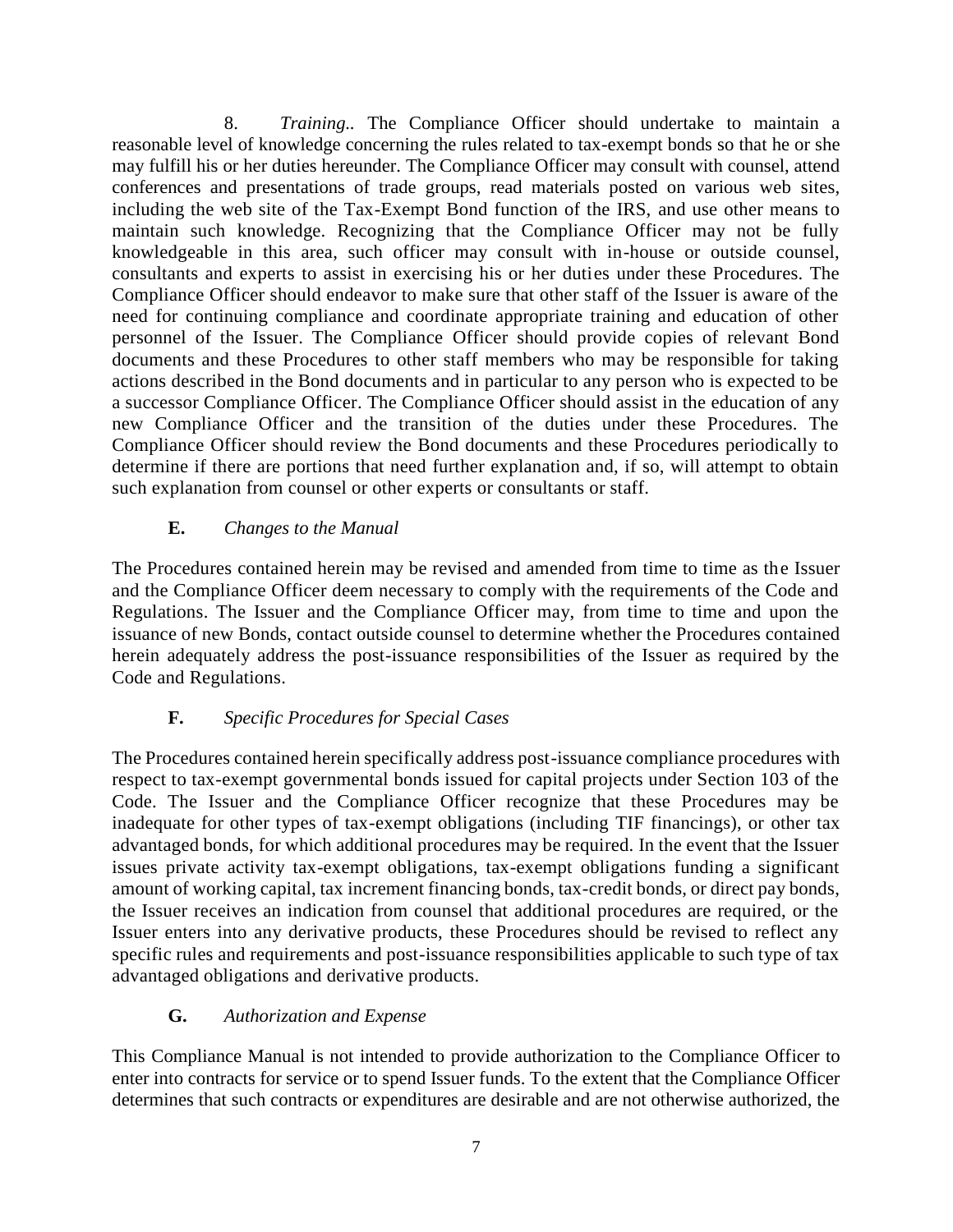Compliance Officer should obtain such authorization before entering into such contracts and spending such Issuer funds.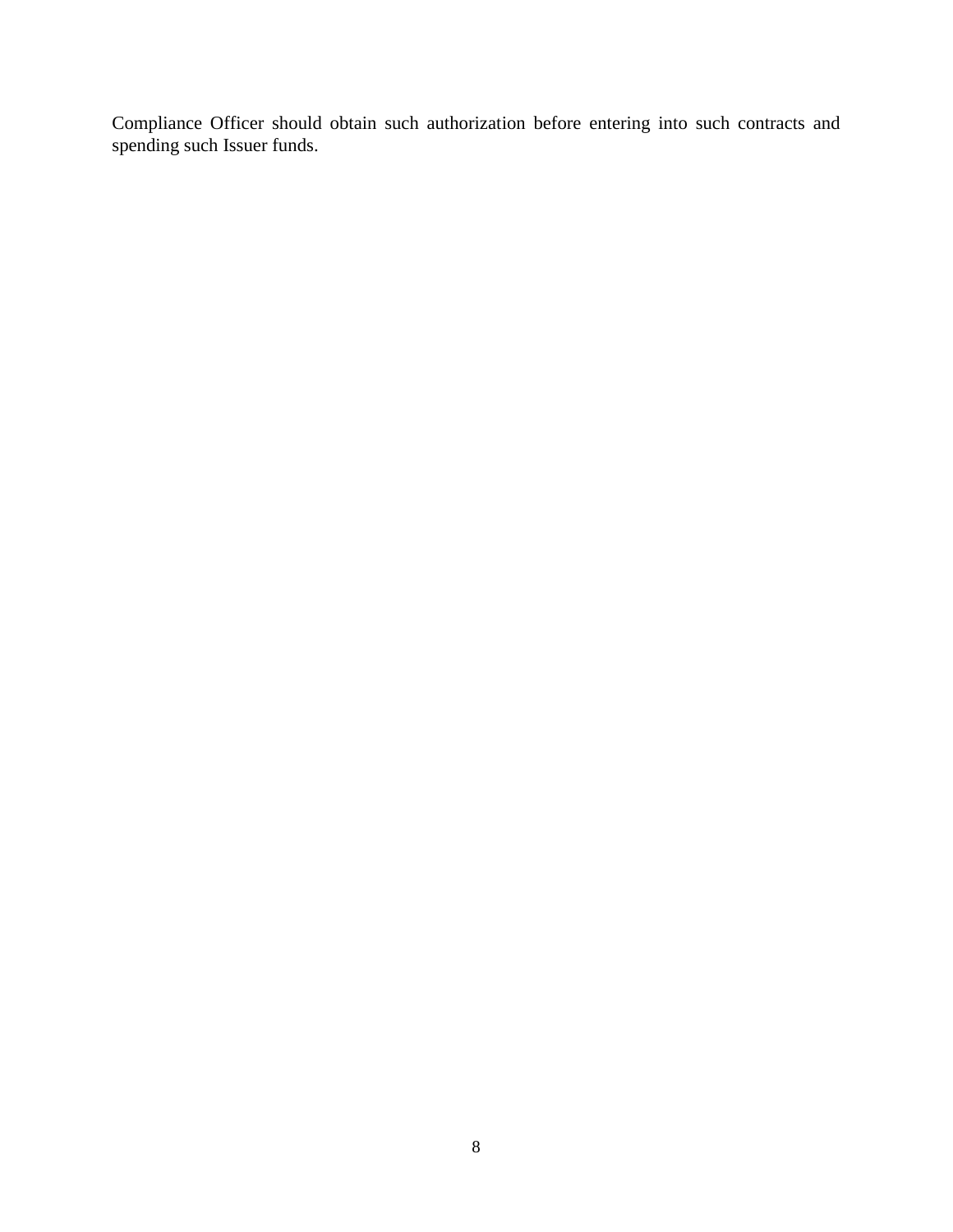# **Appendix A**

### **List of Bonds**

| <b>Name of Issue</b>                                                             | Date of Issuance | <b>Final Maturity Date</b> |
|----------------------------------------------------------------------------------|------------------|----------------------------|
| Sewer System Environmental Impact<br>Revenue Bonds, Series 2021<br>(Green Bonds) | June 16, 2021    | June 15, 2051              |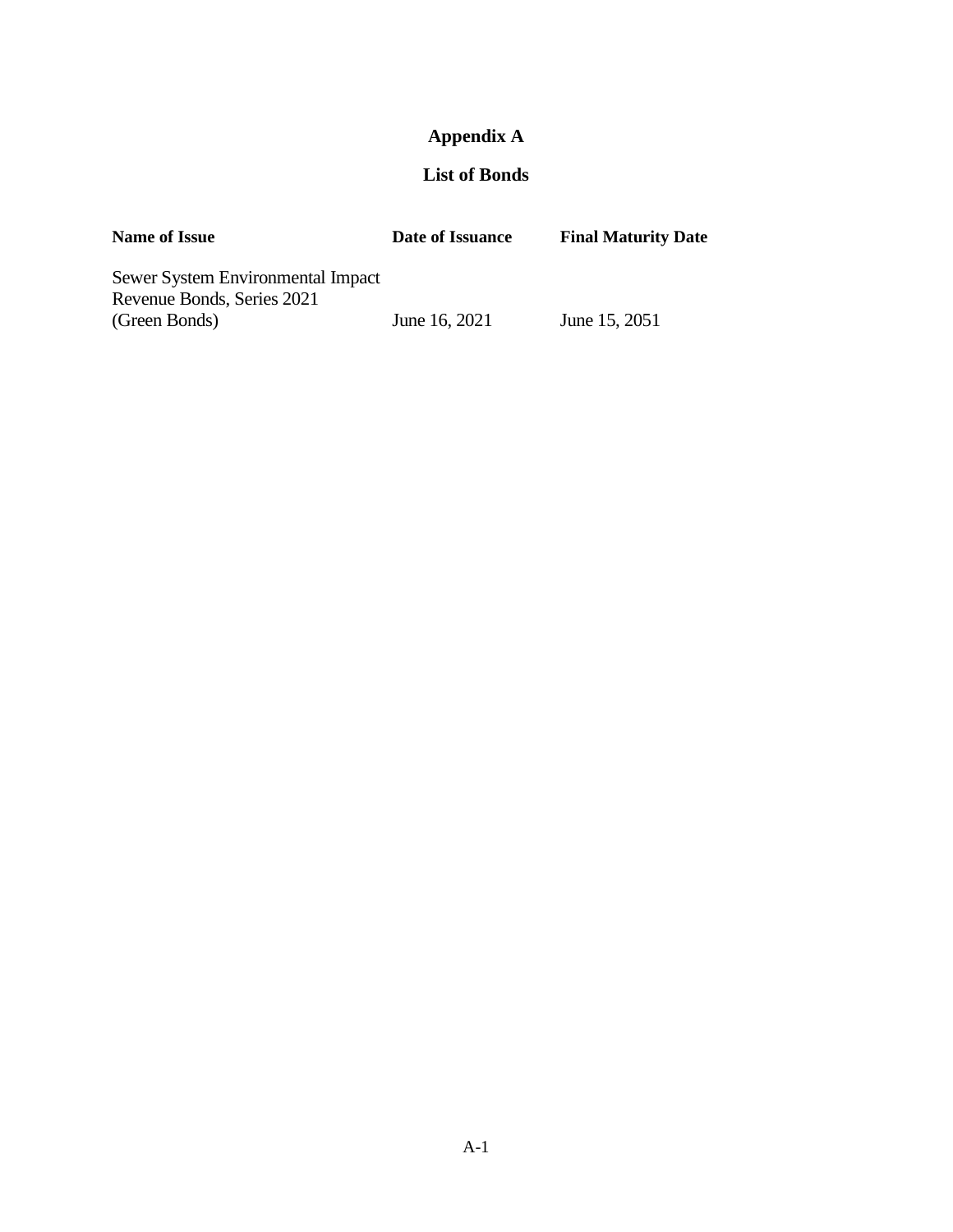# **Appendix B-1**

### **List of Bond-Financed Property**

| Description of the<br><b>Property</b>                                            | Location                            | <b>Bonds</b> that<br><b>Financed</b> the<br><b>Property</b>                       | <b>Amount</b><br><b>Financed</b> | <b>Useful</b><br><b>Economic Life</b> | <b>Placed in</b><br><b>Service Date</b> |
|----------------------------------------------------------------------------------|-------------------------------------|-----------------------------------------------------------------------------------|----------------------------------|---------------------------------------|-----------------------------------------|
| Green<br>Infrastructure                                                          | <b>CSO Basins</b><br>14 and 28      | Sewer System \$5,000,000<br>Environmental<br>Impact Bonds,<br>Series 2021         |                                  | $\ast$                                |                                         |
| Green<br>Infrastructure                                                          | <b>CSO Basins</b><br>26, 27, and 33 | Sewer System \$23,000,000<br>Environmental<br><b>Impact Bonds,</b><br>Series 2021 |                                  | ∗                                     |                                         |
| Green<br>Infrastructure                                                          | CSO Basin 53                        | Sewer System \$19,000,000<br>Environmental<br>Impact Bonds,<br>Series 2021        |                                  | *                                     |                                         |
| Green<br>Infrastructure                                                          | City of<br><b>Buffalo</b>           | Sewer System \$5,000,000<br>Environmental<br>Impact Bonds,<br>Series 2021         |                                  | $\ast$                                |                                         |
| Third-Party Evaluation City of Buffalo Sewer System \$1,000,000<br>and Reporting |                                     | Environmental<br><b>Impact Bonds,</b><br>Series 2021                              |                                  | *                                     |                                         |

• **30-years in the aggregate**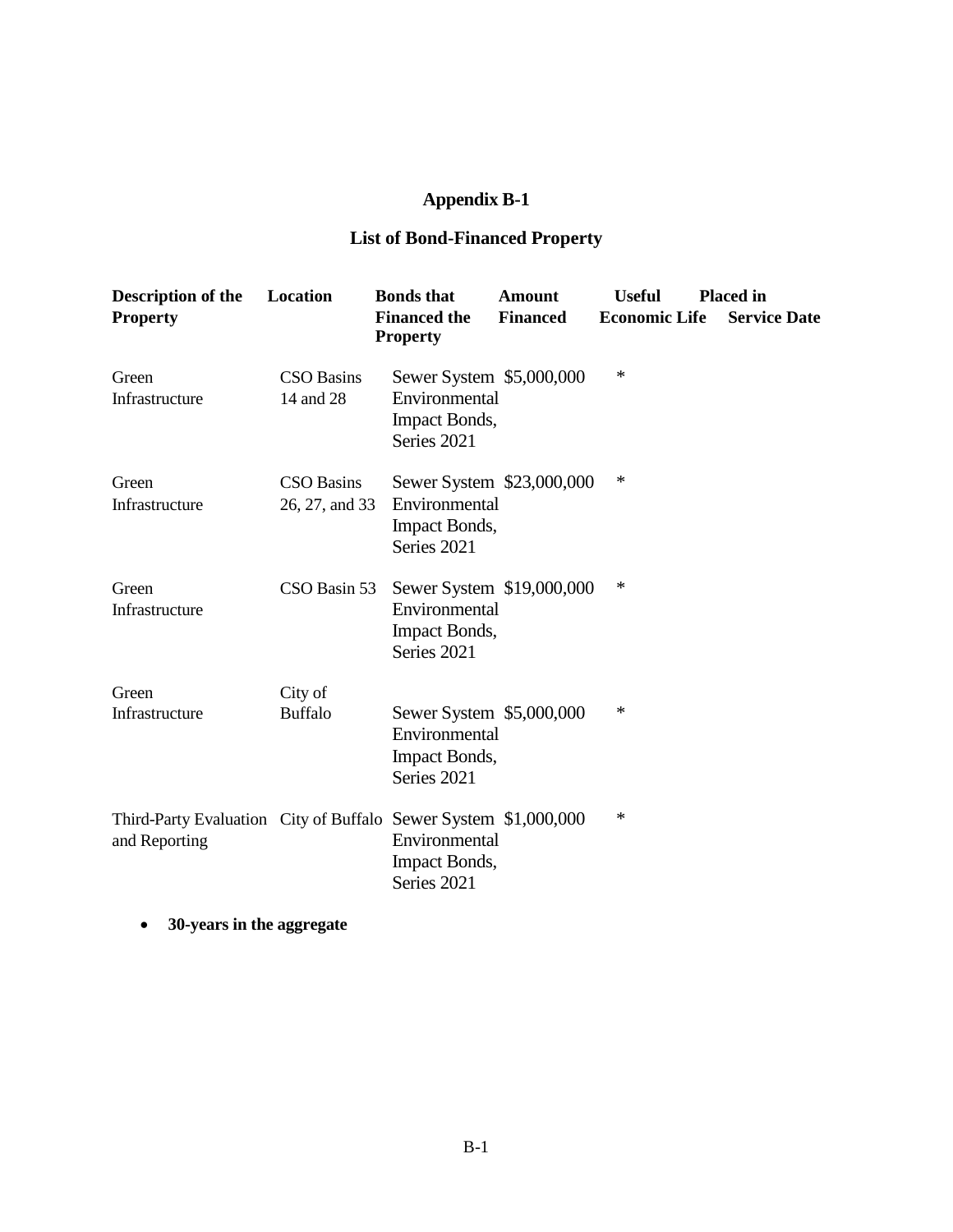# **Appendix B-2**

# **List of Disposed Bond-Financed Property**

| Description of the | Former   | Date of Disposal Manner of |          | Sale Price | Person to |
|--------------------|----------|----------------------------|----------|------------|-----------|
| Property           | Location |                            | Disposal |            | Whom Sold |
|                    |          |                            |          |            |           |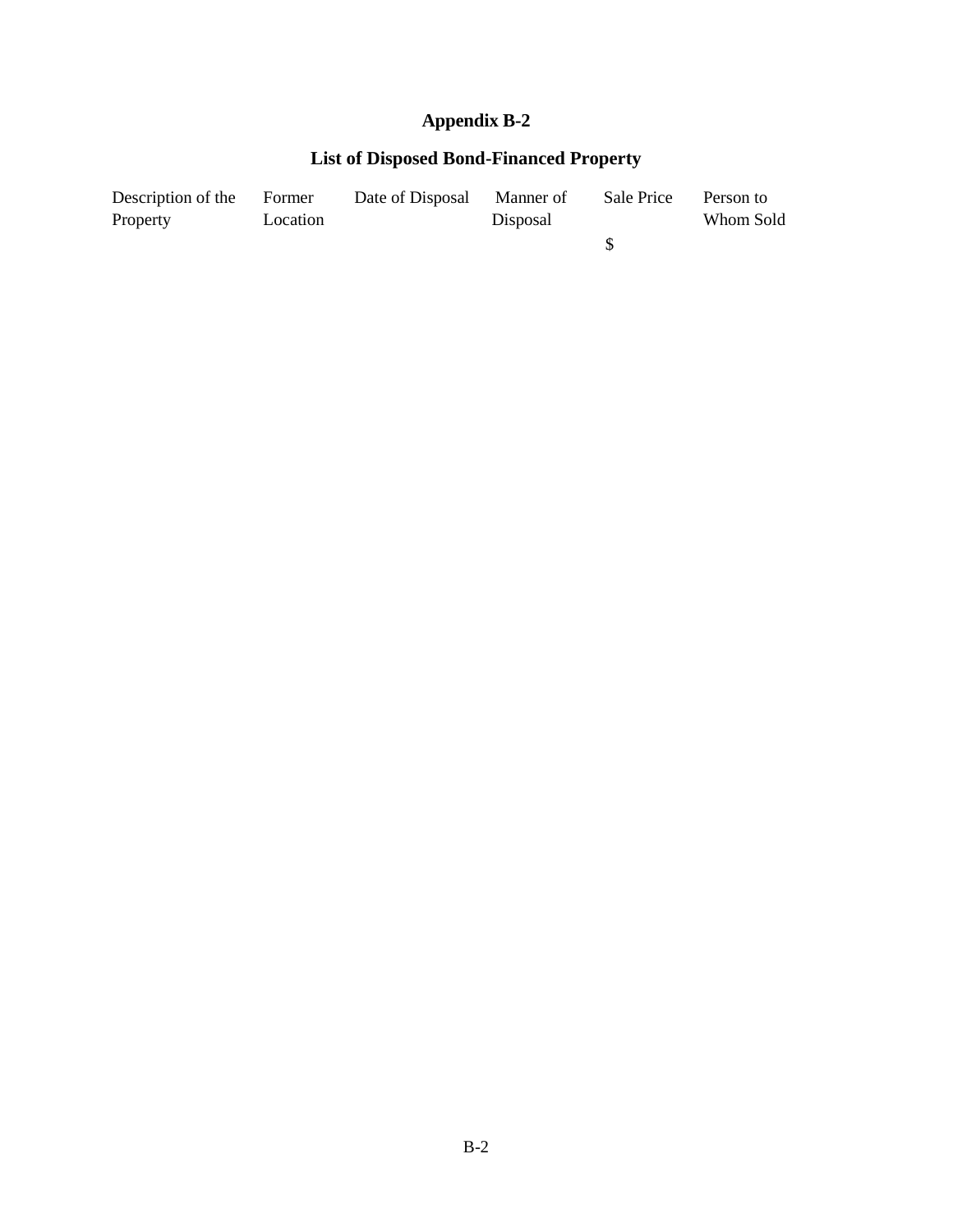### **Appendix C**

### **Glossary of Terms and Concepts**

#### *Private Business Use*

*"Private Business Use"* means any use of Bond-financed property by any person other than a state or local government unit, including as a result of (i) ownership, (ii) actual or beneficial use pursuant to a lease or a management, service, incentive payment, research or output contract or (iii) any other similar arrangement, agreement or understanding, whether written or oral, except for use of Bond-financed property on the same basis as the general public. Private Business Use includes any formal or informal arrangement with any person other than a state or local governmental unit that conveys special legal entitlements to any portion of Bond-financed property that is available for use by the general public or that conveys to any person other than a state or local governmental unit any special economic benefit with respect to any portion of the Bond-financed property that is not available for use by the general public. Use by a natural person not engaged in any trade or business is not private use. Any use by the federal government or by a corporation is Private Business Use.

Examples of common uses of Bond-financed property that may create Private Business Use include the following:

- Management contracts with private companies or individuals to manage all or a portion of a Bond-financed facility (*e.g.,* a contract with a private company to manage a Bond-financed cafeteria, convention center, recreation center, etc.)
- A lease of space in a Bond-financed facility to a non-governmental person (*e.g.,* a lease of space in a Bond-financed municipal building to Starbucks or McDonalds)
- Rental arrangements whereby individuals, non-profit organizations or private businesses rent space in a Bond-financed facility

There are certain exceptions to Private Business Use. For example, a "qualified management contract" following certain guidelines set forth in Revenue Procedure 2017-13 does not create Private Business Use. In addition, under appropriate circumstances, short-term rentals and other uses of up to 50 days (or in some cases 100 days or 200 days) are permitted.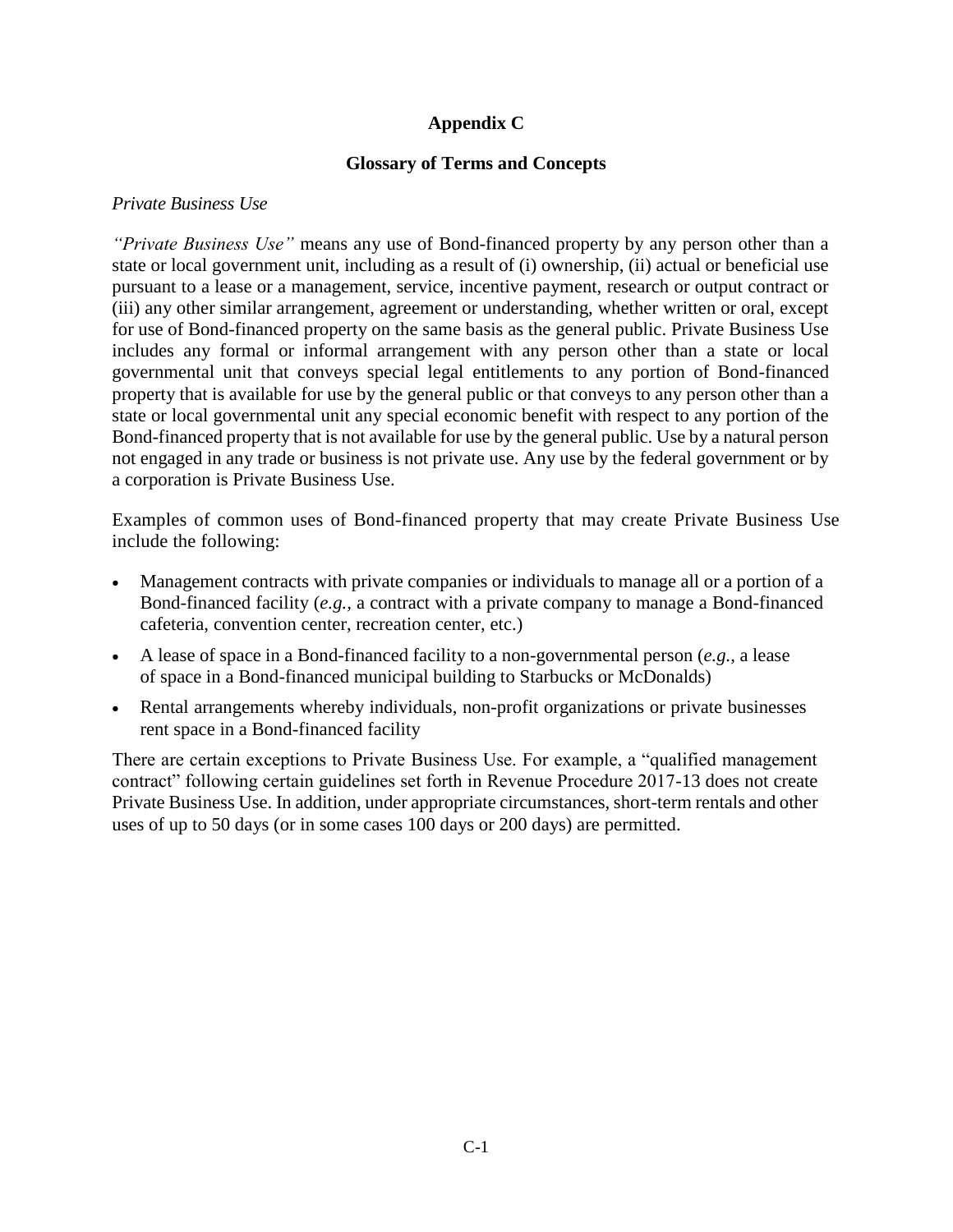#### *Arbitrage & Arbitrage Rebate*

Arbitrage generally is the earnings that an issuer will earn when it invests proceeds of the Bonds in investments with a yield above the yield on the Bonds. Generally, an issuer is required to make payments of any arbitrage it earns as a result of the investment of the proceeds of the Bonds above the yield on the Bonds to the IRS, which is known as "arbitrage rebate." There are certain exceptions to the requirement to make arbitrage rebate payments to the IRS (*e.g.,* small issuer exceptions, spending exceptions, bona fide debt service fund exceptions).

#### *Yield Restriction and Yield Reduction Payments*

Yield restriction is the requirement that an issuer not invest Gross Proceeds (defined below) of the Bonds at a yield higher than Bond yield. Generally, in a capital project financing, an issuer will have a 3-year "temporary period" during which it can invest proceeds of the Bonds in its project fund above the yield on the Bonds. After such time, moneys are yield restricted and cannot be invested above the yield on the Bonds (plus a de minimis percentage). Additionally, after the expiration of the temporary period, proceeds generally cannot be invested in federally guaranteed investments (including FDIC-insured accounts), other than certain de minimis amounts. If an issuer invests amount above the yield on the Bonds after the expiration of a temporary period, it may still be able to achieve yield compliance by making a yield reduction payment to the IRS, which is a rebate payment or any other amount paid to the United States in the same manner as rebate amounts are required to be paid or at such other time or in such manner as IRS may prescribe that will be treated as a reduction in Yield of an investment under the Regulations. Yield reduction payments may only be made in limited circumstances, and do not work for all investments above Bond yield.

#### *Gross Proceeds*

*"Gross Proceeds"* generally means (i) sale proceeds of the Bonds and investment earnings thereon and (ii) amounts reasonably expected to be used directly or indirectly to pay principal or interest on the Bonds. In addition, a pledged fund may also constitute gross proceeds. A pledge is any amount that is directly or indirectly pledged to pay the principal of or interest on the bonds. A pledge by the issuer must provide reasonable assurance that such moneys will be available to pay the debt service on the bonds even if the issuer has financial difficulties. Gross proceeds may also arise if Bonds are outstanding longer than reasonably necessary for their governmental purpose. Typically, Gross Proceeds will be contained in a project fund, escrow fund (if the Bond issue is a refunding issue), costs of issuance fund, bond fund and debt service reserve fund (if applicable).

If moneys or investments are pledged or otherwise set aside for payment of principal of or interest on the Bonds, any amounts are derived from the sale of any right that is part of the terms of a Bond or is otherwise associated with a Bond (e.g., a redemption right), or the Issuer enters into any agreement to maintain certain levels of types of assets for the benefit of a holder of a bond or any credit enhancement with respect to the Bonds, such amounts may also constitute Gross Proceeds. Further, if any Bond-financed property is sold or otherwise disposed of any amounts received from such sale or other disposition may also constitute Gross Proceeds.